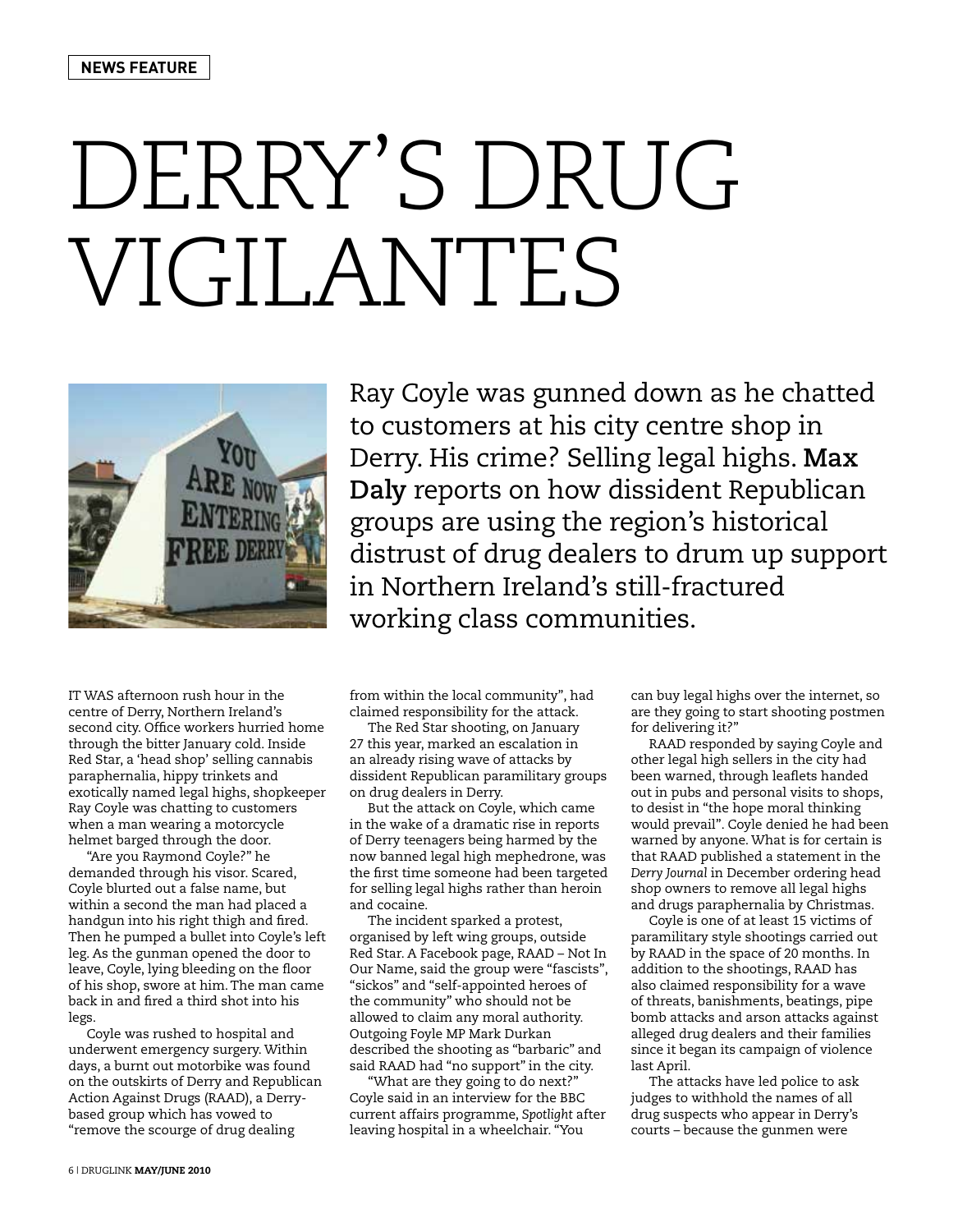finding potential targets by sifting through court reports in the press. In one example, three men were charged with possessing cocaine on a Monday and on the following Friday night, two of them were shot.

RAAD's activity comes alongside a resurgence of anti-drug dealer shootings by a number of dissident Republican groups in both Northern Ireland and across the border in the Republic. The Irish National Liberation Army (INLA) claimed responsibility for the murder of alleged Derry cocaine dealer Jim McConnell at his home in the Waterside area of the city in February last year. The Real IRA admitted executing Gerard 'Topper' Staunton in Cork in January, as well as one of its own members, 31-yearold Kieran Doherty in February.

Doherty was abducted, stripped, shot in the head and dumped in a field after a Real IRA 'court martial' decided he was linked to a large cannabis factory uncovered by police in County Donegal. Hundreds of people attended a trade union-organised rally in protest against the killing.

In its latest report last November, the Independent Monitoring Commission (IMC), the body responsible for monitoring paramilitary activity, warned of the "growth of vigilante organisations which claim to want to clean-up anti-social behaviour". The report said these groups – which also included Belfast's Concerned Families Against Drugs (CFAD), were "a factor behind the increase in the number of attacks in some nationalist areas".

"Our objectives are very simple," revealed the leadership of RAAD in an interview last August in the *Derry Journal*. "We are determined to rid the local community of these individuals. We view them as career criminals whose activities have ruined the lives of so many young people in the past and we're not prepared to tolerate that any longer.

.<br>We have been involved in several operations, with active service units punishing those we know are involved in dealing drugs to vulnerable members of the community in Derry. Other dealers have been told to leave the city and never return – or suffer the consequences."

In March the paper featured on its front page an Al-Quaeda style image of a blindfolded father and son being paraded by masked RAAD members. The father and son, caught during what RAAD called "a major intelligence gathering exercise", had admitted being involved in a cocaine dealing operation but were

spared because they came forward to admit their guilt.

The targeting of drug dealers by paramilitaries in Northern Ireland is nothing new. Although dealers in Northern Ireland had for several years, up until last year, been able to operate with little fear of getting shot, RAAD is seen as a copycat of a group that terrorised drug dealers in Northern Ireland over a decade ago.

Barely a year after the IRA announced a ceasefire in 1994, a group calling itself Direct Action Against Drugs (DAAD) now widely known to be a front for the Provisional IRA – assassinated its first victim, drug dealer Mickey "Moneybags" Mooney in a Belfast pub in 1995. Then followed a rash of drug dealer beatings,

banishments and 15 killings culminating in the killing of Paul 'King Coke' Daly in front of his wife and 11-year-old daughter in 2002.

Now, it appears, the ghost of DAAD has returned. Indeed, it is widely known on the streets of Derry that RAAD, which has around a dozen active members, is headed-up by two former Provisional IRA figures. However the group says it has no political agenda.

IF THEY ARE MOVED ON WITH A BASEBALL BAT, THEN I'M NOT GOING TO SHED ANY CROCODILE TEARS ABOUT IT, AND THAT IS THE SAME FOR MOST PEOPLE IN THIS COMMUNITY

Despite the widespread distrust towards drug dealers in towns and cities across the UK – fuelled by a wealth of madeup scare stories about them courtesy of the media and politicians – it is hard for outsiders to understand why, in Northern Ireland, they are chased down and maimed like foxes during hunting season.

While drug dealers in Manchester and Nottingham are gunned down by their



rivals, in Derry and Belfast – cities with significantly lower rates of recreational and problem drug use than most parts of the UK – they are more likely to be killed, kneecapped or bombed by vigilantes on a moral crusade.

What is it that makes drug dealers suitable targets for dissident Republican groups looking to garner support from the community? And how much backing do they have within the predominantly working class communities in which this unofficial war against dealers is played  $O<sub>011</sub>$ 

"In general no-one, be they dissident or any other group, will lose any support for shooting drug dealers," says Eamonn MacDermott, a Derrybased journalist and former Republican prisoner. "After a shooting you will get the usual politicians trotting out the usual condemnations, but little real condemnation from ordinary people. Within communities here drug dealers would be seen as pretty low on the grand scheme of things."

One Derry-based drug worker, who did not want to be identified because dealers who have been threatened by the paramilitaries sometimes come to him for help, told *Druglink* that Northern Ireland's attitude to drugs and drug dealers is influenced by a healthy dose of Catholic and Presbyterian fundamentalism.

"RAAD is vying with other groups to kneecap dealers. Even across religious borders, the fact that drugs are immoral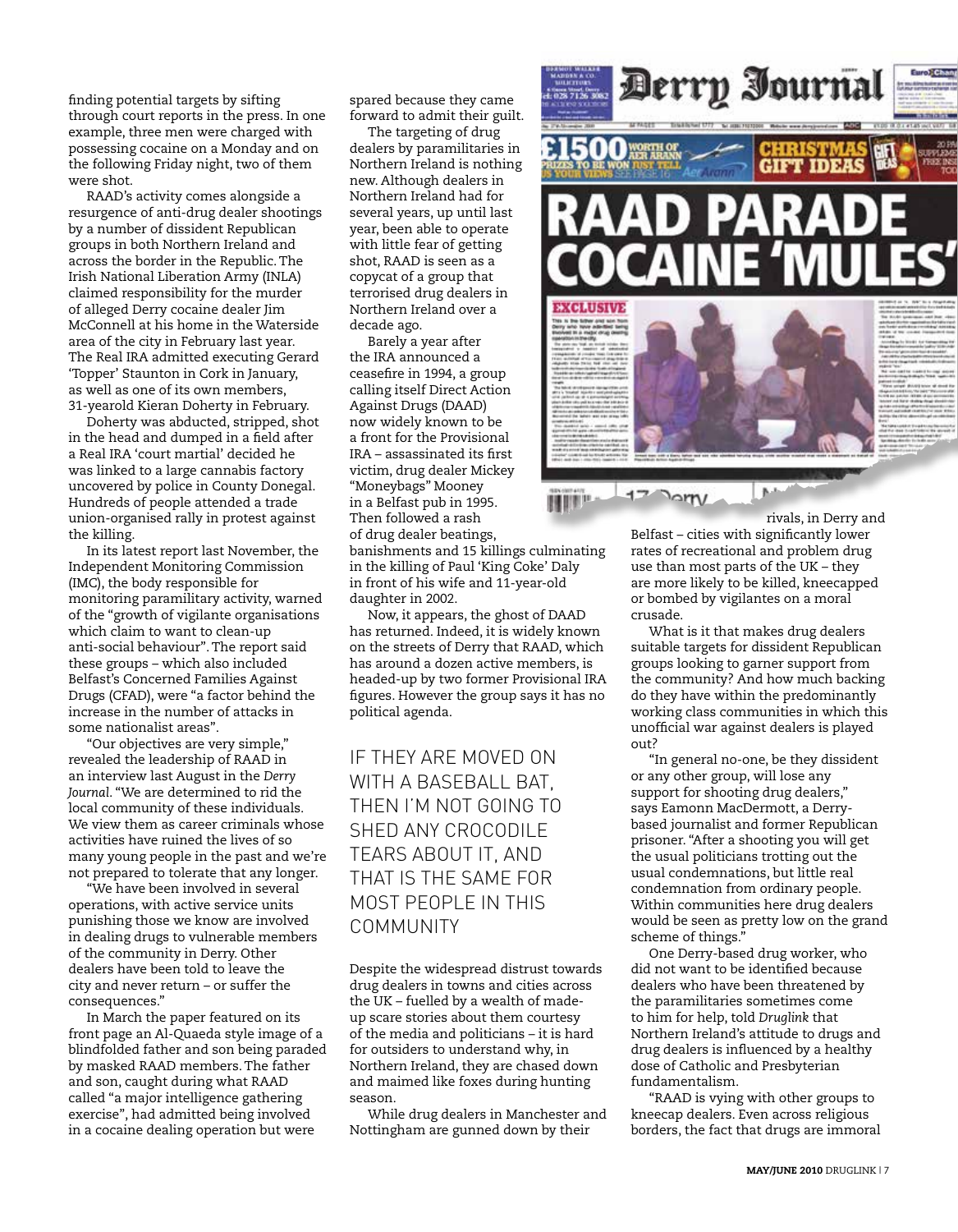## UPSURGE IN VIOLENCE

**AT least 15 people have been shot and wounded by the dissident group Republican Action Against Drugs (RAAD) in Derry in the past 20 months. Below are some of the incidents that police are investigating and which have been either claimed by or attributed to RAAD:**

April 19, 2010: A pipe bomb explodes outside the home of a family of seven in the middle class Spruce Meadows area of Derry. The front of the house is badly damaged and no one is injured but RAAD promise to execute their target

February 23, 2010: A 29-yearold man is shot in both legs after being summoned to Central Drive in Creggan.

January 27, 2010: Local businessman Ray Coyle is shot three times in the legs after a gunman entered his Waterloo Place store Red Star where he was selling so-called 'legal highs'.

November 24, 2009: A pipe bomb detonated at the front of a terraced house in Glengallaigh Park, blowing out the living room windows and damaging a car. The male occupant was not at home and no-one was injured.

November 3, 2009: Alleged dealer Tony Dalzell, 23, was shot in the legs five times as his 14-year-old sister and her friends were held at gunpoint at their home in the Creggan area of Derry.

October 7, 2009: A 27-year-old is shot in the foot at Meenan Square after being abducted from his home at Bluebell Hill Gardens in front of his nine-year-old son.

September 25, 2009: Three masked men burst into a house at Auglish Court and order a 18-year-old to lie on

community project in Creggan. "As a result, the community

evolved its own method of policing in conjunction with paramilitary groups. In many ways it's brutal, but it's also effective. There is a stance that if people come into our community and sell drugs like heroin then we will sort them out. If they are moved on with a baseball bat, then I'm not going to shed any crocodile tears about it, and that is the same for most people in this community."

Unlike many other communities where the only choice is to wait for the police to do something, communities here can, due to their experience of the Troubles, turn to others to deal with this problem.

"Republicans know there is hostility and little sympathy for drug dealers in their areas and attacking them is a good and simple way of demonstrating their power. People who would not normally approve of punishment shootings say 'that guy was a drug dealer, I've got no sympathy for him'.

The resurgence in attacks comes at a time when the Republican communities in Northern Ireland are divided between support for Sinn Fein and for dissident groups such as the Real IRA and the INLA, who view the anti-drugs violence as a means of driving up support and for sticking two fingers up to one of Derry's most famous sons, Martin McGuinness, the former IRA leader and

the ground before shooting him in the left leg.

September 9, 2009: A man is shot five times, sustaining wounds to both legs when he is shot at a house at Drumard Park.

August 2009: Three masked men enter a house at Melmore Gardens in the Creggan area and start shooting a man as he watches the Big Brother programme. Around the same time a second man in Creggan Heights is shot three times in the left leg when a group of men break into his home.

April 2009: A man in his 40s is shot in the legs in Tyrconnell Street in the Bogside.

April 2009: Four men enter a house in Creggan Heights and open fire on a 26-year-old man He sustained wounds to his left ankle, knee and thigh.

October 2008: A man is shot outside a shop at Meenan Square.

is a thing they would agree on. Drug dealers are on a par with paedophiles here," he says.

"This attitude stems from the religious make up of the area and the fact that many communities in Northern Ireland are still very parochial – there is a big community feeling and people know everyone.

"But sometimes it is difficult to get across to people that there is a difference between drug dealers and drug users. With user-dealers it's a fine line."

MacDermott points out that drug users and dealers have traditionally been viewed as the soft underbelly of Republican communities. "This is not in the main a moralistic attitude, more a hardened pragmatic one born out of experience. Drug dealers have always been seen as a cause for concern because they are potential informers who are vulnerable to blackmail by the police."

The brutal nature of life during the Troubles are a key factor in Northern Ireland's treatment of drug dealers. And it is the historic distrust of Northern Ireland's police force – formerly known as the Royal Ulster Constabulary (RUC) – that has paved the way for vigilantism in the region.

"We are living in a society which for the last 30 to 40 years has rejected the state – and policing is part of that," says Thomas McCourt, manager of the Rosemount Resource Centre, a

Ireland. And despite the fact the Police Service of Northern Ireland (PSNI) is making inroads into communities that have for decades shut them out, it is thought a feeling of powerlessness among communities has left room for the vigilantes. It is the feeling of powerlessness, says

now deputy First Minister of Northern

McCourt, and the fact that communities are driven into a corner by what he sees as woefully inadequate financial assistance from the state, that has given the vigilantes' methods both urgency and validity.

"On the one hand, violence isn't the way to deal with social problems. And as a human being, you would say, 'morally I am opposed to violence'. But on the other hand, if you have no resources targeted at social issues like drugs, such as proper policing, sentencing, educational programmes, social services and health services, you leave a vacuum, and RAAD have come into that vacuum."

Resentment that they are being neglected by the authorities has led to a breaching of traditional religious divides. In March, representatives from the Rosemount Resource Centre, including McCourt, travelled over Derry's physical and mental barrier, the River Foyle, from the largely Republican Derryside area to attend a community group meeting in the city's Loyalist-dominated Waterside area.